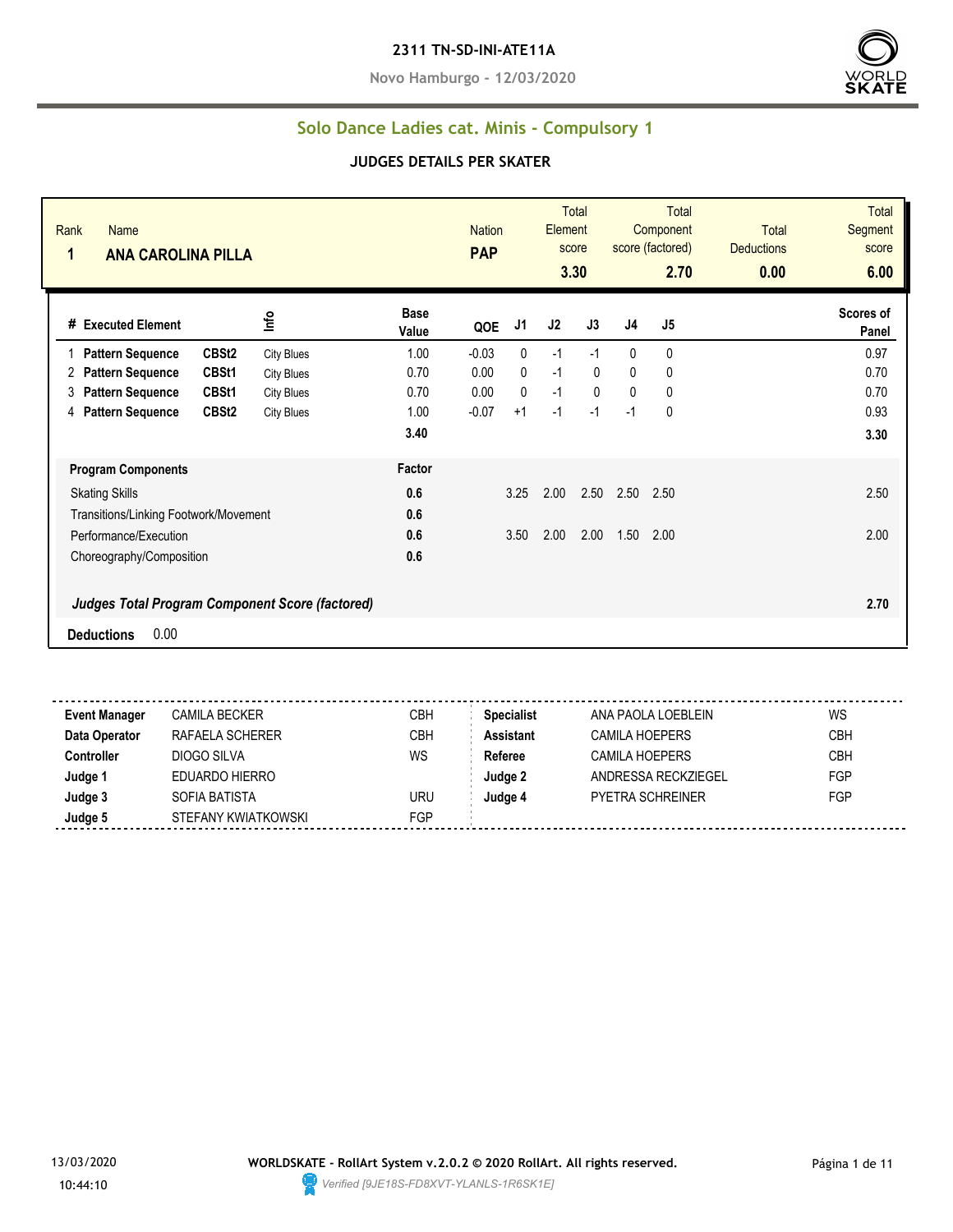| Rank<br><b>Name</b><br>$\overline{2}$<br><b>MANUELA EZEQUIEL OURIQUES</b> |                   |                      | <b>PAP</b> | <b>Nation</b> |              | <b>Total</b><br>Element<br>score<br>1.77 | <b>Total</b><br>Component<br>score (factored)<br>3.05 |      | <b>Total</b><br><b>Deductions</b><br>0.00 | <b>Total</b><br>Segment<br>score<br>4.82 |
|---------------------------------------------------------------------------|-------------------|----------------------|------------|---------------|--------------|------------------------------------------|-------------------------------------------------------|------|-------------------------------------------|------------------------------------------|
| <b>Executed Element</b><br>#                                              | lnfo              | <b>Base</b><br>Value | QOE        | J1            | J2           | J3                                       | J <sub>4</sub>                                        | J5   |                                           | Scores of<br>Panel                       |
| <b>CBStB</b><br><b>Pattern Sequence</b><br>1                              | <b>City Blues</b> | 0.40                 | 0.00       | $\mathbf{0}$  | 0            | $\mathbf{0}$                             | $\mathbf{0}$                                          | 0    |                                           | 0.40                                     |
| CBSt1<br><b>Pattern Sequence</b><br>2                                     | <b>City Blues</b> | 0.70                 | 0.00       | $\mathbf{0}$  | $\mathbf{0}$ | $\mathbf{0}$                             | $\mathbf{0}$                                          | 0    |                                           | 0.70                                     |
| <b>Pattern Sequence</b><br><b>CBStB</b><br>3                              | <b>City Blues</b> | 0.40                 | $-0.10$    | $+1$          | $-1$         | $-1$                                     | $-1$                                                  | $-1$ |                                           | 0.30                                     |
| <b>Pattern Sequence</b><br><b>CBStB</b><br>4                              | <b>City Blues</b> | 0.40                 | $-0.03$    | 0             | $-1$         | $-1$                                     | 0                                                     | 0    |                                           | 0.37                                     |
|                                                                           |                   | 1.90                 |            |               |              |                                          |                                                       |      |                                           | 1.77                                     |
| <b>Program Components</b>                                                 |                   | Factor               |            |               |              |                                          |                                                       |      |                                           |                                          |
| <b>Skating Skills</b>                                                     |                   | 0.6                  |            | 3.50          | 2.75         | 2.50                                     | 2.75                                                  | 2.50 |                                           | 2.67                                     |
| Transitions/Linking Footwork/Movement                                     |                   | 0.6                  |            |               |              |                                          |                                                       |      |                                           |                                          |
| Performance/Execution                                                     |                   | 0.6                  |            | 3.50          | 2.75         | 2.00                                     | 2.50                                                  | 2.00 |                                           | 2.42                                     |
| Choreography/Composition                                                  |                   | 0.6                  |            |               |              |                                          |                                                       |      |                                           |                                          |
| <b>Judges Total Program Component Score (factored)</b>                    |                   |                      |            |               |              |                                          |                                                       |      |                                           | 3.05                                     |
| 0.00<br><b>Deductions</b>                                                 |                   |                      |            |               |              |                                          |                                                       |      |                                           |                                          |

| <b>Event Manager</b> | <b>CAMILA BECKER</b> | CBH | <b>Specialist</b> | ANA PAOLA LOEBLEIN      | WS         |
|----------------------|----------------------|-----|-------------------|-------------------------|------------|
| Data Operator        | RAFAELA SCHERER      | CBH | <b>Assistant</b>  | <b>CAMILA HOEPERS</b>   | <b>CBH</b> |
| Controller           | DIOGO SILVA          | WS  | Referee           | <b>CAMILA HOEPERS</b>   | <b>CBH</b> |
| Judge '              | EDUARDO HIERRO       |     | Judge 2           | ANDRESSA RECKZIEGEL     | <b>FGP</b> |
| Judge 3              | SOFIA BATISTA        | URU | Judae 4           | <b>PYETRA SCHREINER</b> | <b>FGP</b> |
| Judge 5              | STEFANY KWIATKOWSKI  | FGP |                   |                         |            |

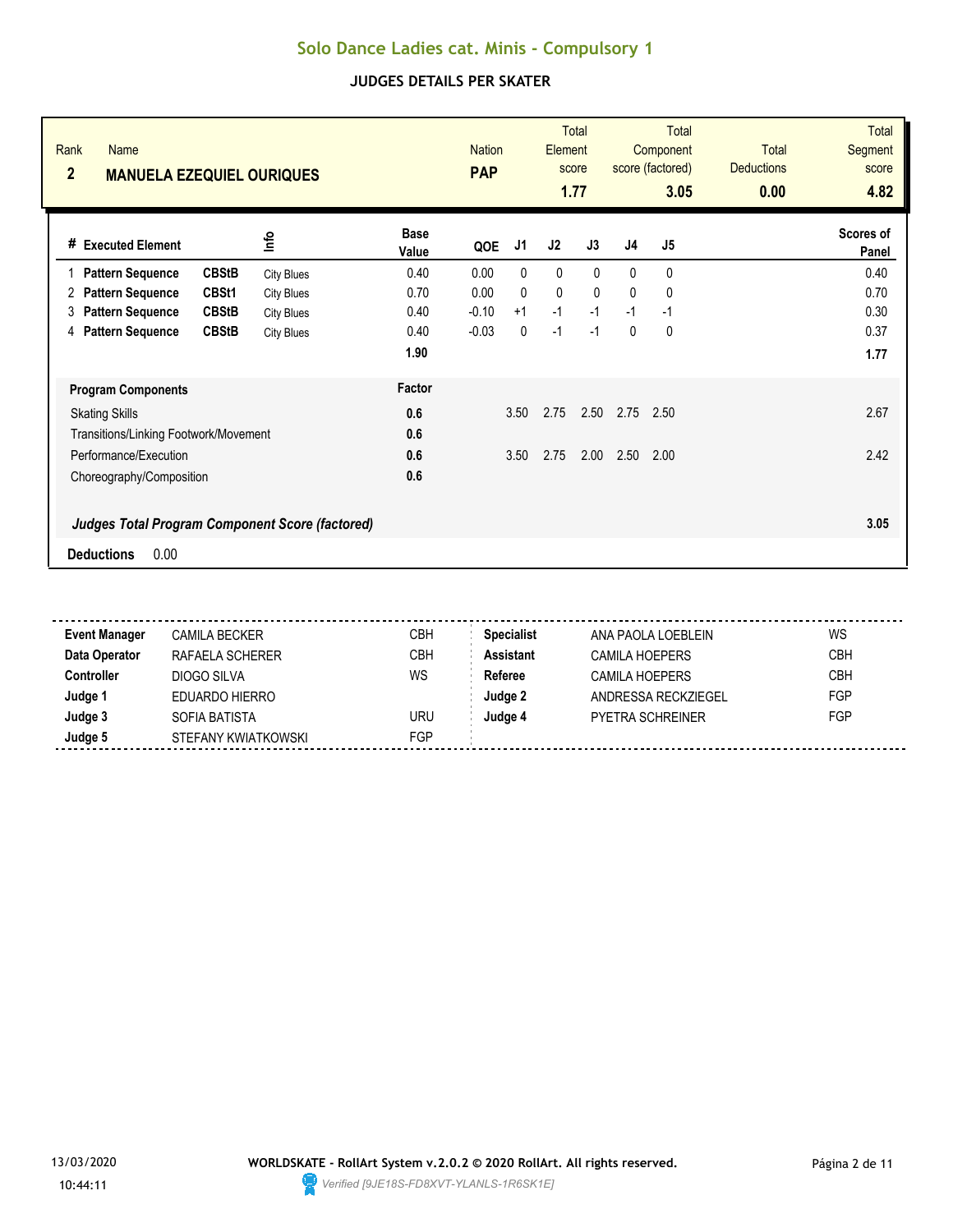| Rank<br><b>Name</b><br>3<br><b>KYARA KRUMENAUER MOTA DE PAULA</b> |                   |                      | <b>Nation</b><br><b>CCP</b> |              | <b>Element</b> | <b>Total</b><br>score<br>1.40 |                | Total<br>Component<br>score (factored)<br>2.85 | <b>Total</b><br><b>Deductions</b><br>0.00 | <b>Total</b><br><b>Segment</b><br>score<br>4.25 |
|-------------------------------------------------------------------|-------------------|----------------------|-----------------------------|--------------|----------------|-------------------------------|----------------|------------------------------------------------|-------------------------------------------|-------------------------------------------------|
| # Executed Element                                                | ۴ů                | <b>Base</b><br>Value | QOE                         | J1           | J2             | J3                            | J <sub>4</sub> | J5                                             |                                           | Scores of<br>Panel                              |
| <b>CBStB</b><br><b>Pattern Sequence</b>                           | <b>City Blues</b> | 0.40                 | $-0.03$                     | $-1$         | $-1$           | $\mathbf{0}$                  | $\mathbf{0}$   | 0                                              |                                           | 0.37                                            |
| <b>CBStB</b><br><b>Pattern Sequence</b><br>2                      | <b>City Blues</b> | 0.40                 | 0.00                        | $\mathbf{0}$ | $-1$           | $\mathbf{0}$                  | $\mathbf{0}$   | $\mathbf{0}$                                   |                                           | 0.40                                            |
| <b>CBStB</b><br><b>Pattern Sequence</b><br>3                      | <b>City Blues</b> | 0.40                 | $-0.07$                     | $-1$         | $-1$           | $\Omega$                      | $\mathbf{0}$   | $-1$                                           |                                           | 0.33                                            |
| <b>CBStB</b><br><b>Pattern Sequence</b><br>4                      | <b>City Blues</b> | 0.40                 | $-0.10$                     | $-1$         | $-1$           | $-1$                          | $-1$           | 0                                              |                                           | 0.30                                            |
|                                                                   |                   | 1.60                 |                             |              |                |                               |                |                                                |                                           | 1.40                                            |
| <b>Program Components</b>                                         |                   | Factor               |                             |              |                |                               |                |                                                |                                           |                                                 |
| <b>Skating Skills</b>                                             |                   | 0.6                  |                             | 2.50         | 2.50           | 2.75                          | 2.50           | 2.25                                           |                                           | 2.50                                            |
| Transitions/Linking Footwork/Movement                             |                   | 0.6                  |                             |              |                |                               |                |                                                |                                           |                                                 |
| Performance/Execution                                             |                   | 0.6                  |                             | 2.75         | 2.25           | 2.00                          | 2.50           | 1.75                                           |                                           | 2.25                                            |
| Choreography/Composition                                          |                   | 0.6                  |                             |              |                |                               |                |                                                |                                           |                                                 |
| <b>Judges Total Program Component Score (factored)</b>            |                   |                      |                             |              |                |                               |                |                                                |                                           | 2.85                                            |
| 0.00<br><b>Deductions</b>                                         |                   |                      |                             |              |                |                               |                |                                                |                                           |                                                 |

| <b>Event Manager</b> | <b>CAMILA BECKER</b> | <b>CBH</b> | <b>Specialist</b> | ANA PAOLA LOEBLEIN  | WS         |
|----------------------|----------------------|------------|-------------------|---------------------|------------|
| Data Operator        | RAFAELA SCHERER      | СВН        | <b>Assistant</b>  | CAMILA HOEPERS      | <b>CBH</b> |
| Controller           | DIOGO SILVA          | WS         | Referee           | CAMILA HOEPERS      | <b>CBH</b> |
| Judge 1              | EDUARDO HIERRO       |            | Judge 2           | ANDRESSA RECKZIEGEL | <b>FGP</b> |
| Judge 3              | SOFIA BATISTA        | uru        | Judge 4           | PYFTRA SCHRFINFR    | <b>FGP</b> |
| Judge 5              | STEFANY KWIATKOWSKI  | <b>FGP</b> |                   |                     |            |
|                      |                      |            |                   |                     |            |

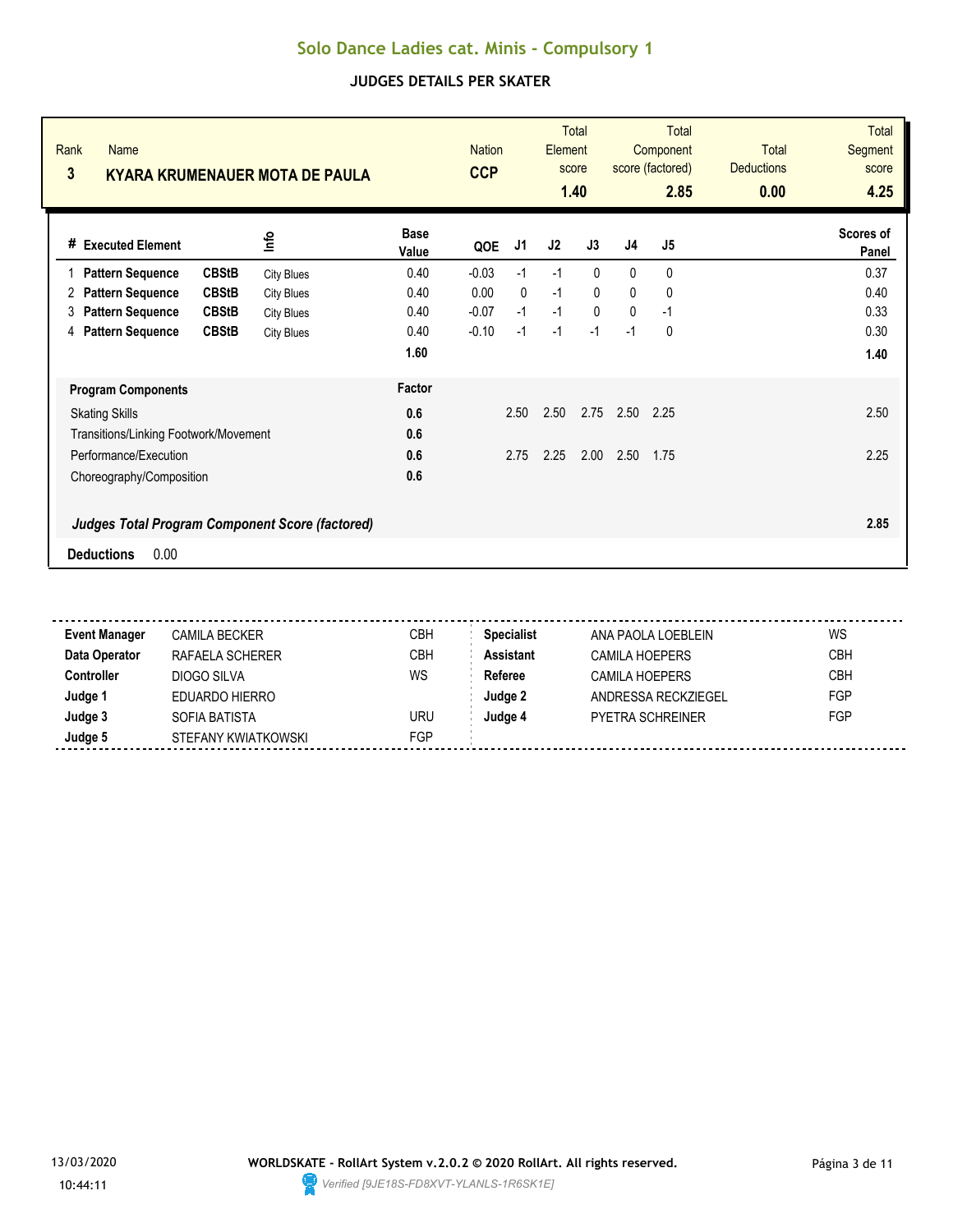| Rank<br><b>Name</b><br>4<br><b>BRUNO VOLKMER SILVA</b> |                   |                      | <b>Nation</b><br><b>CCP</b> |      | <b>Total</b><br>Element<br>score<br>1.23 |              | <b>Total</b><br>Component<br>score (factored)<br>2.40 |                | <b>Total</b><br><b>Deductions</b><br>0.00 | <b>Total</b><br>Segment<br>score<br>3.63 |
|--------------------------------------------------------|-------------------|----------------------|-----------------------------|------|------------------------------------------|--------------|-------------------------------------------------------|----------------|-------------------------------------------|------------------------------------------|
| # Executed Element                                     | <b>Info</b>       | <b>Base</b><br>Value | QOE                         | J1   | J2                                       | J3           | J <sub>4</sub>                                        | J <sub>5</sub> |                                           | <b>Scores of</b><br>Panel                |
| <b>CBStB</b><br><b>Pattern Sequence</b>                | <b>City Blues</b> | 0.40                 | $-0.10$                     | $-2$ | $-1$                                     | $-1$         | $-1$                                                  | $-1$           |                                           | 0.30                                     |
| <b>CBStB</b><br><b>Pattern Sequence</b><br>2           | <b>City Blues</b> | 0.40                 | $-0.07$                     | $-1$ | $-2$                                     | $\mathbf{0}$ | $\mathbf{0}$                                          | $-1$           |                                           | 0.33                                     |
| <b>CBStB</b><br><b>Pattern Sequence</b><br>3           | <b>City Blues</b> | 0.40                 | $-0.10$                     | $-1$ | $-1$                                     | $-1$         | $-1$                                                  | $-1$           |                                           | 0.30                                     |
| <b>Pattern Sequence</b><br><b>CBStB</b><br>4           | <b>City Blues</b> | 0.40                 | $-0.10$                     | $-1$ | $-1$                                     | $-1$         | $\mathbf{0}$                                          | $-1$           |                                           | 0.30                                     |
|                                                        |                   | 1.60                 |                             |      |                                          |              |                                                       |                |                                           | 1.23                                     |
| <b>Program Components</b>                              |                   | Factor               |                             |      |                                          |              |                                                       |                |                                           |                                          |
| <b>Skating Skills</b>                                  |                   | 0.6                  |                             | 2.25 | 2.25                                     | 2.25         | 2.25                                                  | 2.25           |                                           | 2.25                                     |
| Transitions/Linking Footwork/Movement                  |                   | 0.6                  |                             |      |                                          |              |                                                       |                |                                           |                                          |
| Performance/Execution                                  |                   | 0.6                  |                             | 1.75 | 1.75                                     | 1.75         | 1.75                                                  | 1.75           |                                           | 1.75                                     |
| Choreography/Composition                               |                   | 0.6                  |                             |      |                                          |              |                                                       |                |                                           |                                          |
| <b>Judges Total Program Component Score (factored)</b> |                   |                      |                             |      |                                          |              |                                                       |                |                                           | 2.40                                     |
| 0.00<br><b>Deductions</b>                              |                   |                      |                             |      |                                          |              |                                                       |                |                                           |                                          |

| <b>Event Manager</b> | CAMILA BECKER       | <b>CBH</b> | <b>Specialist</b> | ANA PAOLA LOEBLEIN    | WS         |
|----------------------|---------------------|------------|-------------------|-----------------------|------------|
| Data Operator        | RAFAELA SCHERER     | <b>CBH</b> | <b>Assistant</b>  | <b>CAMILA HOEPERS</b> | <b>CBH</b> |
| Controller           | DIOGO SILVA         | WS         | Referee           | <b>CAMILA HOEPERS</b> | <b>CBH</b> |
| Judge 1              | EDUARDO HIERRO      |            | Judge 2           | ANDRESSA RECKZIEGEL   | FGP        |
| Judge 3              | SOFIA BATISTA       | URU        | Judge 4           | PYFTRA SCHRFINFR      | FGP        |
| Judge 5              | STEFANY KWIATKOWSKI | FGP        |                   |                       |            |
|                      |                     |            |                   |                       |            |

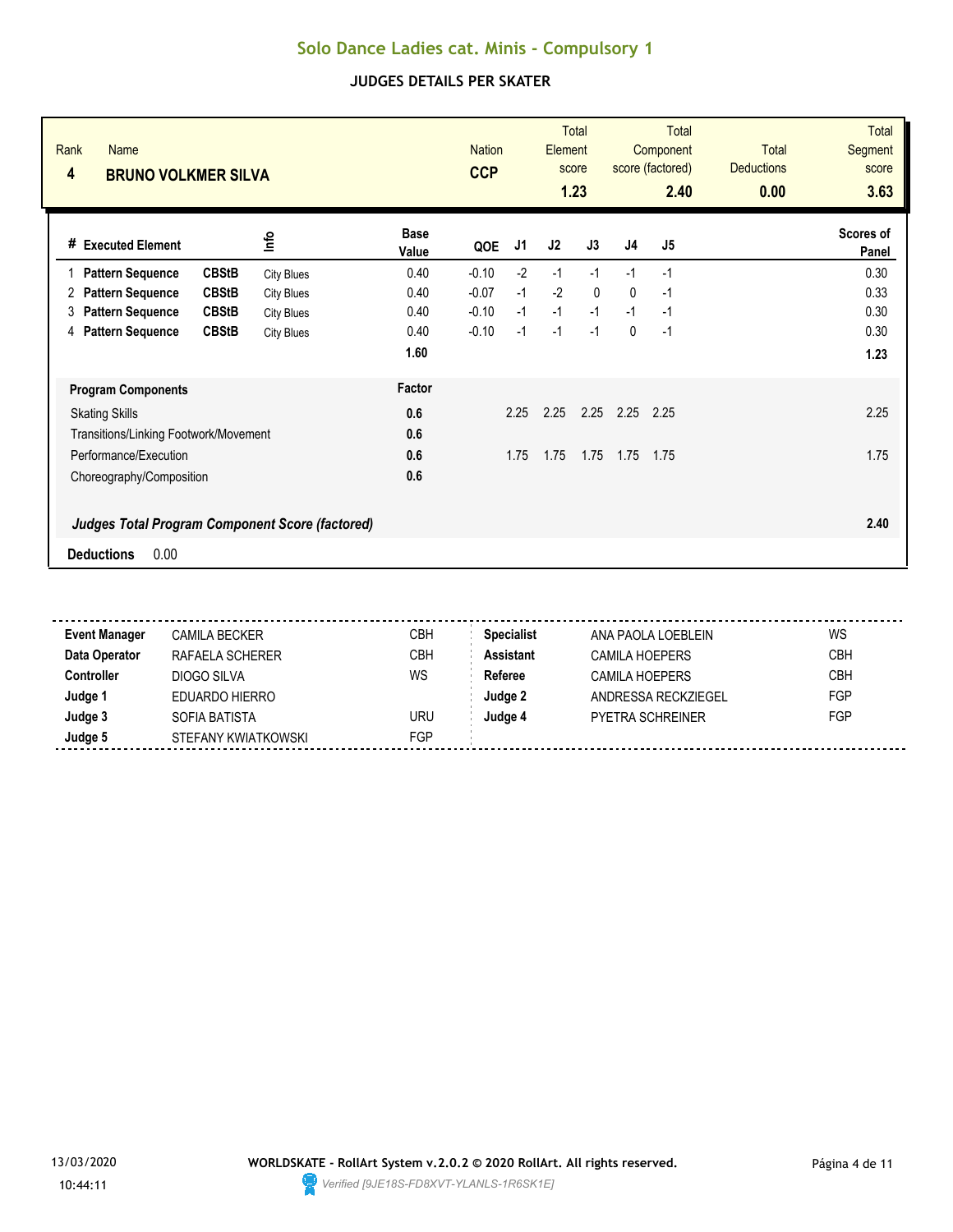| Rank<br><b>Name</b><br>$5\phantom{.0}$<br><b>ISABELA PEDO E BECKER</b> |                   | <b>Nation</b><br><b>CCP</b> |         | <b>Total</b><br>Element<br>score<br>1.33 |      | <b>Total</b><br>Component<br>score (factored)<br>2.75 |                | <b>Total</b><br><b>Deductions</b><br>$-0.50$ | <b>Total</b><br>Segment<br>score<br>3.58 |                    |
|------------------------------------------------------------------------|-------------------|-----------------------------|---------|------------------------------------------|------|-------------------------------------------------------|----------------|----------------------------------------------|------------------------------------------|--------------------|
| <b>Executed Element</b><br>#                                           | lnfo              | <b>Base</b><br>Value        | QOE     | J1                                       | J2   | J3                                                    | J <sub>4</sub> | J <sub>5</sub>                               |                                          | Scores of<br>Panel |
| <b>CBStB</b><br><b>Pattern Sequence</b><br>1                           | <b>City Blues</b> | 0.40                        | $-0.03$ | $-1$                                     | $-1$ | $\mathbf{0}$                                          | $\mathbf{0}$   | 0                                            |                                          | 0.37               |
| <b>CBStB</b><br><b>Pattern Sequence</b><br>2                           | <b>City Blues</b> | 0.40                        | $-0.10$ | $-1$                                     | $-1$ | $-1$                                                  | $-1$           | $-1$                                         |                                          | 0.30               |
| <b>CBStB</b><br><b>Pattern Sequence</b><br>3                           | <b>City Blues</b> | 0.40                        | $-0.07$ | $-1$                                     | $-1$ | $-1$                                                  | $\mathbf{0}$   | 0                                            |                                          | 0.33               |
| <b>Pattern Sequence</b><br><b>CBStB</b><br>4                           | <b>City Blues</b> | 0.40                        | $-0.07$ | $-1$                                     | $-1$ | $-1$                                                  | $\mathbf{0}$   | 0                                            |                                          | 0.33               |
|                                                                        |                   | 1.60                        |         |                                          |      |                                                       |                |                                              |                                          | 1.33               |
| <b>Program Components</b>                                              |                   | Factor                      |         |                                          |      |                                                       |                |                                              |                                          |                    |
| <b>Skating Skills</b>                                                  |                   | 0.6                         |         | 2.50                                     | 2.25 | 2.25                                                  | 2.75           | 2.25                                         |                                          | 2.33               |
| Transitions/Linking Footwork/Movement                                  |                   | 0.6                         |         |                                          |      |                                                       |                |                                              |                                          |                    |
| Performance/Execution                                                  |                   | 0.6                         |         | 2.25                                     | 2.25 | 2.25                                                  | 2.25           | 2.00                                         |                                          | 2.25               |
| Choreography/Composition                                               |                   | 0.6                         |         |                                          |      |                                                       |                |                                              |                                          |                    |
| <b>Judges Total Program Component Score (factored)</b>                 |                   |                             |         |                                          |      |                                                       |                |                                              |                                          | 2.75               |
| $-0.50$<br><b>Deductions</b><br>Time Violation:0,5                     |                   |                             |         |                                          |      |                                                       |                |                                              |                                          |                    |

| <b>Event Manager</b> | <b>CAMILA BECKER</b> | СВН        | <b>Specialist</b> | ANA PAOLA LOEBLEIN      | WS         |
|----------------------|----------------------|------------|-------------------|-------------------------|------------|
| Data Operator        | RAFAELA SCHERER      | <b>CBH</b> | <b>Assistant</b>  | <b>CAMILA HOEPERS</b>   | <b>CBH</b> |
| <b>Controller</b>    | DIOGO SILVA          | WS         | Referee           | <b>CAMILA HOEPERS</b>   | <b>CBH</b> |
| Judge 1              | EDUARDO HIERRO       |            | Judge 2           | ANDRESSA RECKZIEGEL     | FGP        |
| Judge 3              | SOFIA BATISTA        | uru        | Judge 4           | <b>PYETRA SCHREINER</b> | FGP        |
| Judge 5              | STEFANY KWIATKOWSKI  | <b>FGP</b> |                   |                         |            |

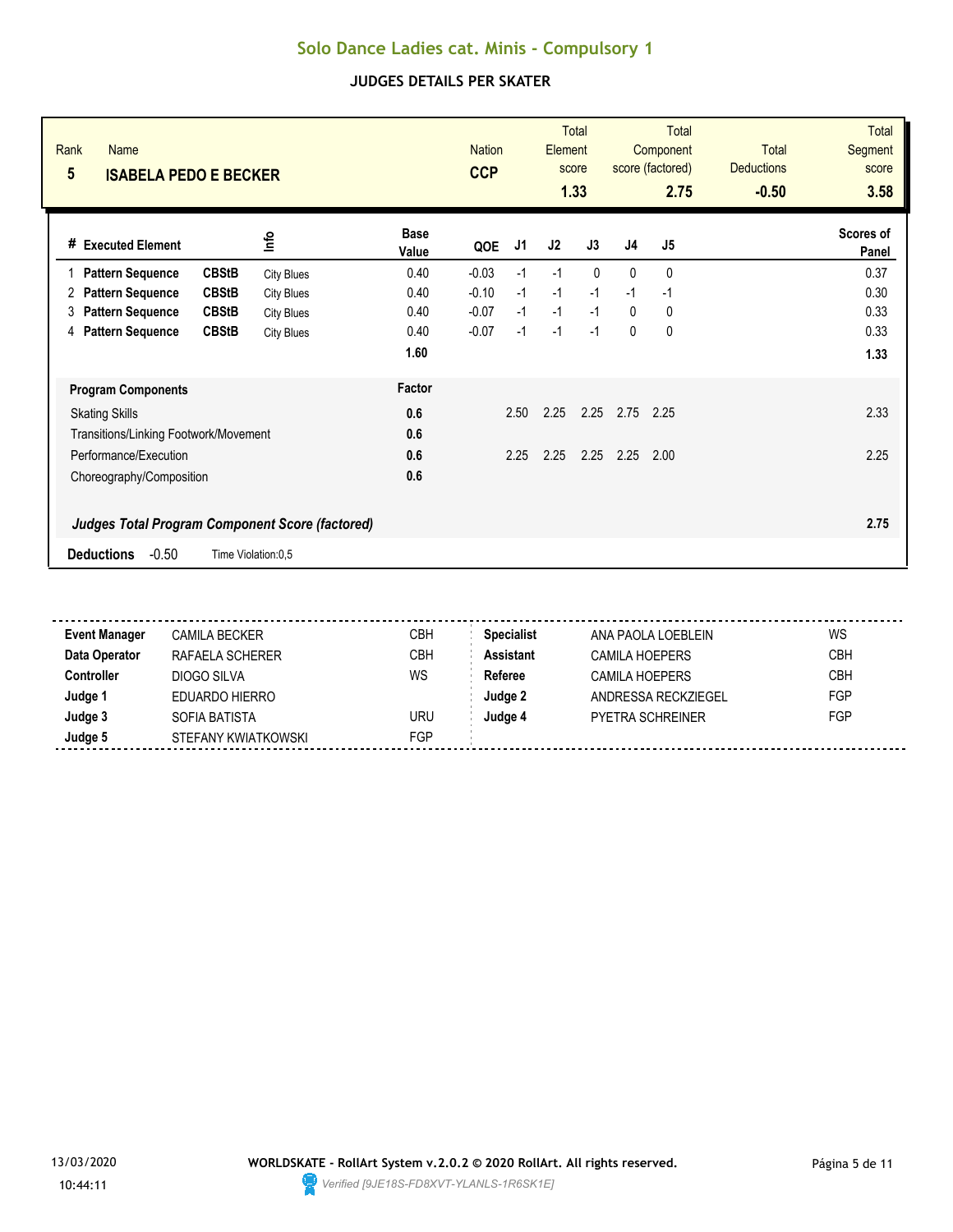| Rank<br><b>Name</b><br>$6\phantom{1}$<br><b>NINA LOCH</b> |                   |                      | <b>Nation</b><br><b>AAB</b> |      | <b>Element</b> | <b>Total</b><br>score<br>1.13 |                | <b>Total</b><br>Component<br>score (factored)<br>2.40 | <b>Total</b><br><b>Deductions</b><br>0.00 | <b>Total</b><br><b>Segment</b><br>score<br>3.53 |
|-----------------------------------------------------------|-------------------|----------------------|-----------------------------|------|----------------|-------------------------------|----------------|-------------------------------------------------------|-------------------------------------------|-------------------------------------------------|
| # Executed Element                                        | ۴ů                | <b>Base</b><br>Value | QOE                         | J1   | J2             | J3                            | J <sub>4</sub> | J <sub>5</sub>                                        |                                           | Scores of<br>Panel                              |
| <b>CBStB</b><br><b>Pattern Sequence</b>                   | <b>City Blues</b> | 0.40                 | $-0.10$                     | $-1$ | $-1$           | $-1$                          | $-1$           | $-1$                                                  |                                           | 0.30                                            |
| <b>CBStB</b><br><b>Pattern Sequence</b><br>2              | <b>City Blues</b> | 0.40                 | $-0.17$                     | $-2$ | $-1$           | $-1$                          | $-2$           | $-2$                                                  |                                           | 0.23                                            |
| <b>Pattern Sequence</b><br><b>CBStB</b><br>3              | <b>City Blues</b> | 0.40                 | $-0.10$                     | $-1$ | $-1$           | $\mathbf{0}$                  | $-1$           | $-1$                                                  |                                           | 0.30                                            |
| <b>Pattern Sequence</b><br><b>CBStB</b><br>4              | <b>City Blues</b> | 0.40                 | $-0.10$                     | $-1$ | $-1$           | $-1$                          | $\mathbf{0}$   | $-1$                                                  |                                           | 0.30                                            |
|                                                           |                   | 1.60                 |                             |      |                |                               |                |                                                       |                                           | 1.13                                            |
| <b>Program Components</b>                                 |                   | Factor               |                             |      |                |                               |                |                                                       |                                           |                                                 |
| <b>Skating Skills</b>                                     |                   | 0.6                  |                             | 2.25 | 2.50           | 2.25                          | 1.75           | 2.25                                                  |                                           | 2.25                                            |
| Transitions/Linking Footwork/Movement                     |                   | 0.6                  |                             |      |                |                               |                |                                                       |                                           |                                                 |
| Performance/Execution                                     |                   | 0.6                  |                             | 2.00 | 1.50           | 1.75                          | 1.75           | 1.75                                                  |                                           | 1.75                                            |
| Choreography/Composition                                  |                   | 0.6                  |                             |      |                |                               |                |                                                       |                                           |                                                 |
| <b>Judges Total Program Component Score (factored)</b>    |                   |                      |                             |      |                |                               |                |                                                       |                                           | 2.40                                            |
| 0.00<br><b>Deductions</b>                                 |                   |                      |                             |      |                |                               |                |                                                       |                                           |                                                 |

| <b>Event Manager</b> | CAMILA BECKER       | CBH        | <b>Specialist</b> | ANA PAOLA LOEBLEIN      | WS         |
|----------------------|---------------------|------------|-------------------|-------------------------|------------|
| Data Operator        | RAFAELA SCHERER     | CBH        | Assistant         | <b>CAMILA HOEPERS</b>   | <b>CBH</b> |
| Controller           | DIOGO SILVA         | WS         | Referee           | CAMILA HOEPERS          | <b>CBH</b> |
| Judge 1              | EDUARDO HIERRO      |            | Judge 2           | ANDRESSA RECKZIEGEL     | <b>FGP</b> |
| Judge 3              | SOFIA BATISTA       | URU        | Judge 4           | <b>PYETRA SCHREINER</b> | <b>FGP</b> |
| Judge 5              | STEFANY KWIATKOWSKI | <b>FGP</b> |                   |                         |            |

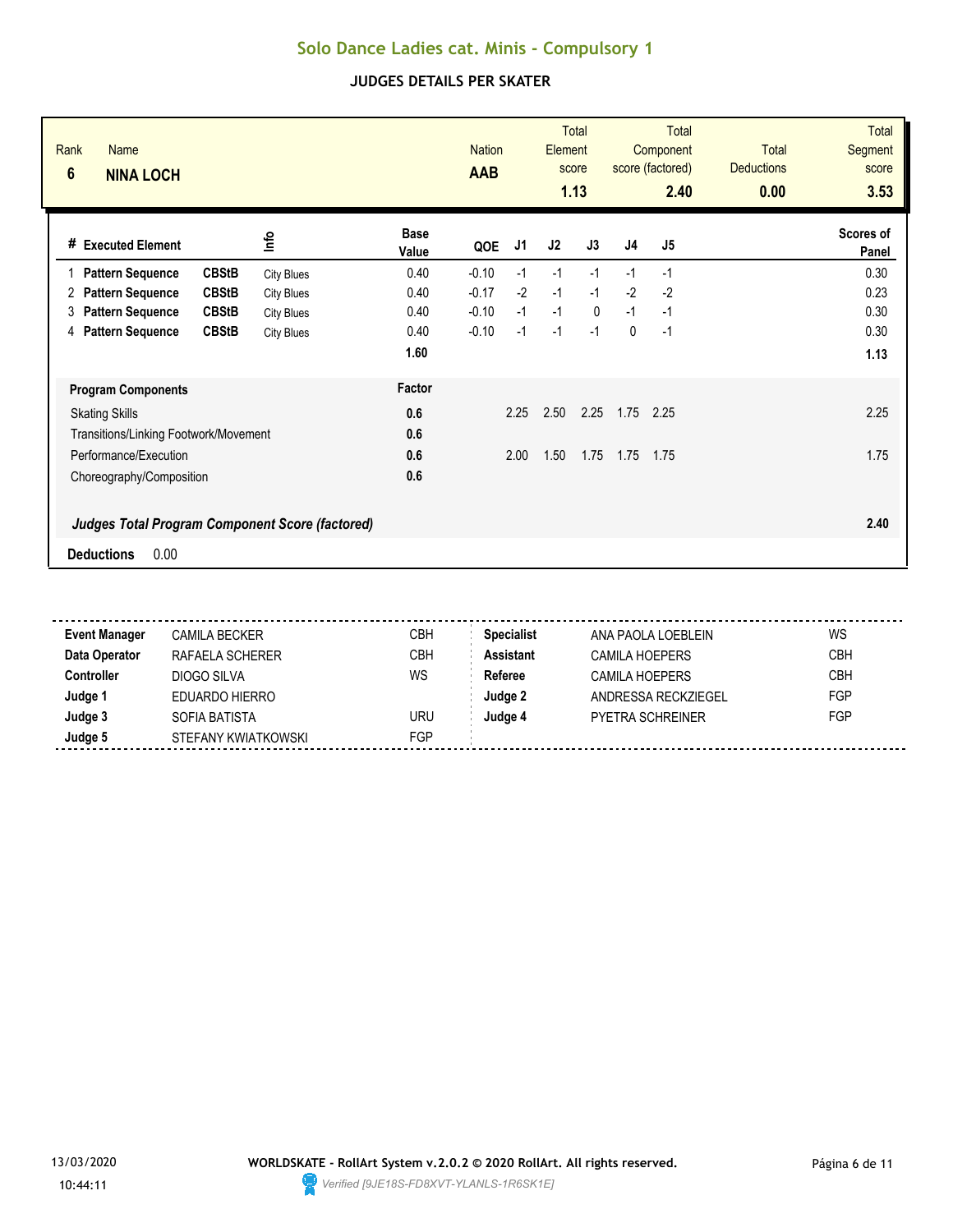| Rank<br><b>Name</b><br>$\overline{7}$<br><b>VALENTINA PICOLOTTO</b> |                   |                      | <b>Nation</b><br><b>SGN</b> |      | <b>Total</b><br>Element<br>score<br>1.14 |      | <b>Total</b><br>Component<br>score (factored)<br>2.35 |                | <b>Total</b><br><b>Deductions</b><br>0.00 | <b>Total</b><br>Segment<br>score<br>3.49 |
|---------------------------------------------------------------------|-------------------|----------------------|-----------------------------|------|------------------------------------------|------|-------------------------------------------------------|----------------|-------------------------------------------|------------------------------------------|
| # Executed Element                                                  | <b>Info</b>       | <b>Base</b><br>Value | QOE                         | J1   | J2                                       | J3   | J <sub>4</sub>                                        | J <sub>5</sub> |                                           | <b>Scores of</b><br>Panel                |
| <b>CBStB</b><br><b>Pattern Sequence</b>                             | <b>City Blues</b> | 0.40                 | $-0.10$                     | $-2$ | $-1$                                     | $-1$ | $\mathbf{0}$                                          | $-1$           |                                           | 0.30                                     |
| <b>CBStB</b><br><b>Pattern Sequence</b><br>2                        | <b>City Blues</b> | 0.40                 | $-0.13$                     | $-1$ | $-1$                                     | $-2$ | $\mathbf{0}$                                          | $-2$           |                                           | 0.27                                     |
| <b>CBStB</b><br><b>Pattern Sequence</b><br>3                        | <b>City Blues</b> | 0.40                 | $-0.10$                     | $-1$ | $-1$                                     | $-2$ | $-1$                                                  | $-1$           |                                           | 0.30                                     |
| <b>Pattern Sequence</b><br><b>CBStB</b><br>4                        | <b>City Blues</b> | 0.40                 | $-0.13$                     | $-1$ | $-1$                                     | $-2$ | $-1$                                                  | $-2$           |                                           | 0.27                                     |
|                                                                     |                   | 1.60                 |                             |      |                                          |      |                                                       |                |                                           | 1.14                                     |
| <b>Program Components</b>                                           |                   | Factor               |                             |      |                                          |      |                                                       |                |                                           |                                          |
| <b>Skating Skills</b>                                               |                   | 0.6                  |                             | 2.25 | 1.75                                     | 1.75 | 1.50                                                  | 2.25           |                                           | 1.92                                     |
| Transitions/Linking Footwork/Movement                               |                   | 0.6                  |                             |      |                                          |      |                                                       |                |                                           |                                          |
| Performance/Execution                                               |                   | 0.6                  |                             | 2.25 | 2.50                                     | 1.50 | 1.25                                                  | 2.25           |                                           | 2.00                                     |
| Choreography/Composition                                            |                   | 0.6                  |                             |      |                                          |      |                                                       |                |                                           |                                          |
| <b>Judges Total Program Component Score (factored)</b>              |                   |                      |                             |      |                                          |      |                                                       |                |                                           | 2.35                                     |
| 0.00<br><b>Deductions</b>                                           |                   |                      |                             |      |                                          |      |                                                       |                |                                           |                                          |

| <b>Event Manager</b> | <b>CAMILA BECKER</b> | CBH | <b>Specialist</b> | ANA PAOLA LOEBLEIN      | WS         |
|----------------------|----------------------|-----|-------------------|-------------------------|------------|
| Data Operator        | RAFAELA SCHERER      | CBH | <b>Assistant</b>  | <b>CAMILA HOEPERS</b>   | <b>CBH</b> |
| Controller           | DIOGO SILVA          | WS  | Referee           | <b>CAMILA HOEPERS</b>   | <b>CBH</b> |
| Judge '              | EDUARDO HIERRO       |     | Judge 2           | ANDRESSA RECKZIEGEL     | <b>FGP</b> |
| Judge 3              | SOFIA BATISTA        | URU | Judae 4           | <b>PYETRA SCHREINER</b> | <b>FGP</b> |
| Judge 5              | STEFANY KWIATKOWSKI  | FGP |                   |                         |            |

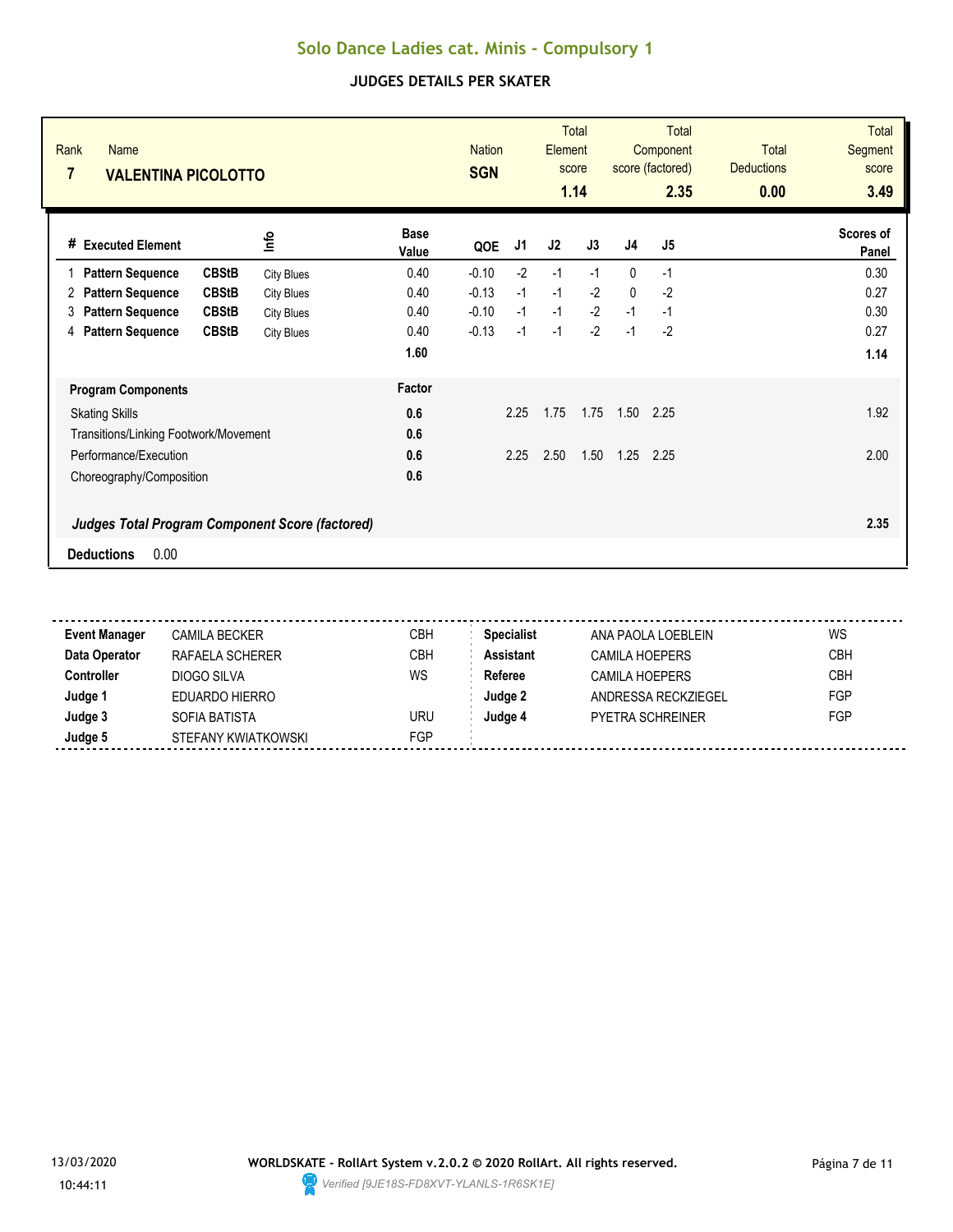| Rank<br><b>Name</b><br>8<br><b>GABRIELLY DA SILVA NUNES</b> |                   |                      | <b>Nation</b><br><b>EPA</b> |      | Element      | <b>Total</b><br>score<br>1.14 |                | <b>Total</b><br>Component<br>score (factored)<br>2.25 | <b>Total</b><br><b>Deductions</b><br>$-0.50$ | <b>Total</b><br>Segment<br>score<br>2.89 |
|-------------------------------------------------------------|-------------------|----------------------|-----------------------------|------|--------------|-------------------------------|----------------|-------------------------------------------------------|----------------------------------------------|------------------------------------------|
| <b>Executed Element</b><br>#                                | lnfo              | <b>Base</b><br>Value | QOE                         | J1   | J2           | J3                            | J <sub>4</sub> | J5                                                    |                                              | Scores of<br>Panel                       |
| <b>CBStB</b><br><b>Pattern Sequence</b>                     | <b>City Blues</b> | 0.40                 | $-0.13$                     | $-1$ | $-1$         | $-2$                          | $-2$           | $-1$                                                  |                                              | 0.27                                     |
| <b>CBStB</b><br><b>Pattern Sequence</b><br>2                | <b>City Blues</b> | 0.40                 | $-0.10$                     | $-1$ | $-1$         | $-1$                          | $-1$           | $-1$                                                  |                                              | 0.30                                     |
| <b>CBStB</b><br><b>Pattern Sequence</b><br>3                | <b>City Blues</b> | 0.40                 | $-0.13$                     | $-1$ | $\mathbf{0}$ | $-2$                          | $-1$           | $-2$                                                  |                                              | 0.27                                     |
| <b>Pattern Sequence</b><br><b>CBStB</b><br>4                | <b>City Blues</b> | 0.40                 | $-0.10$                     | $-1$ | $-1$         | $-2$                          | $-1$           | $-1$                                                  |                                              | 0.30                                     |
|                                                             |                   | 1.60                 |                             |      |              |                               |                |                                                       |                                              | 1.14                                     |
| <b>Program Components</b>                                   |                   | Factor               |                             |      |              |                               |                |                                                       |                                              |                                          |
| <b>Skating Skills</b>                                       |                   | 0.6                  |                             | 2.50 | 2.25         | 2.00                          | 1.25           | 2.50                                                  |                                              | 2.25                                     |
| Transitions/Linking Footwork/Movement                       |                   | 0.6                  |                             |      |              |                               |                |                                                       |                                              |                                          |
| Performance/Execution                                       |                   | 0.6                  |                             | 2.50 | 1.50         | 1.25                          | 1.00           | 1.75                                                  |                                              | 1.50                                     |
| Choreography/Composition                                    |                   | 0.6                  |                             |      |              |                               |                |                                                       |                                              |                                          |
| <b>Judges Total Program Component Score (factored)</b>      |                   |                      |                             |      |              |                               |                |                                                       |                                              | 2.25                                     |
| $-0.50$<br><b>Deductions</b><br>Time Violation:0,5          |                   |                      |                             |      |              |                               |                |                                                       |                                              |                                          |

| <b>Event Manager</b> | <b>CAMILA BECKER</b> | СВН        | <b>Specialist</b> | ANA PAOLA LOEBLEIN      | WS         |
|----------------------|----------------------|------------|-------------------|-------------------------|------------|
| Data Operator        | RAFAELA SCHERER      | <b>CBH</b> | <b>Assistant</b>  | <b>CAMILA HOEPERS</b>   | <b>CBH</b> |
| <b>Controller</b>    | DIOGO SILVA          | WS         | Referee           | <b>CAMILA HOEPERS</b>   | <b>CBH</b> |
| Judge 1              | EDUARDO HIERRO       |            | Judge 2           | ANDRESSA RECKZIEGEL     | FGP        |
| Judge 3              | SOFIA BATISTA        | uru        | Judge 4           | <b>PYETRA SCHREINER</b> | FGP        |
| Judge 5              | STEFANY KWIATKOWSKI  | <b>FGP</b> |                   |                         |            |

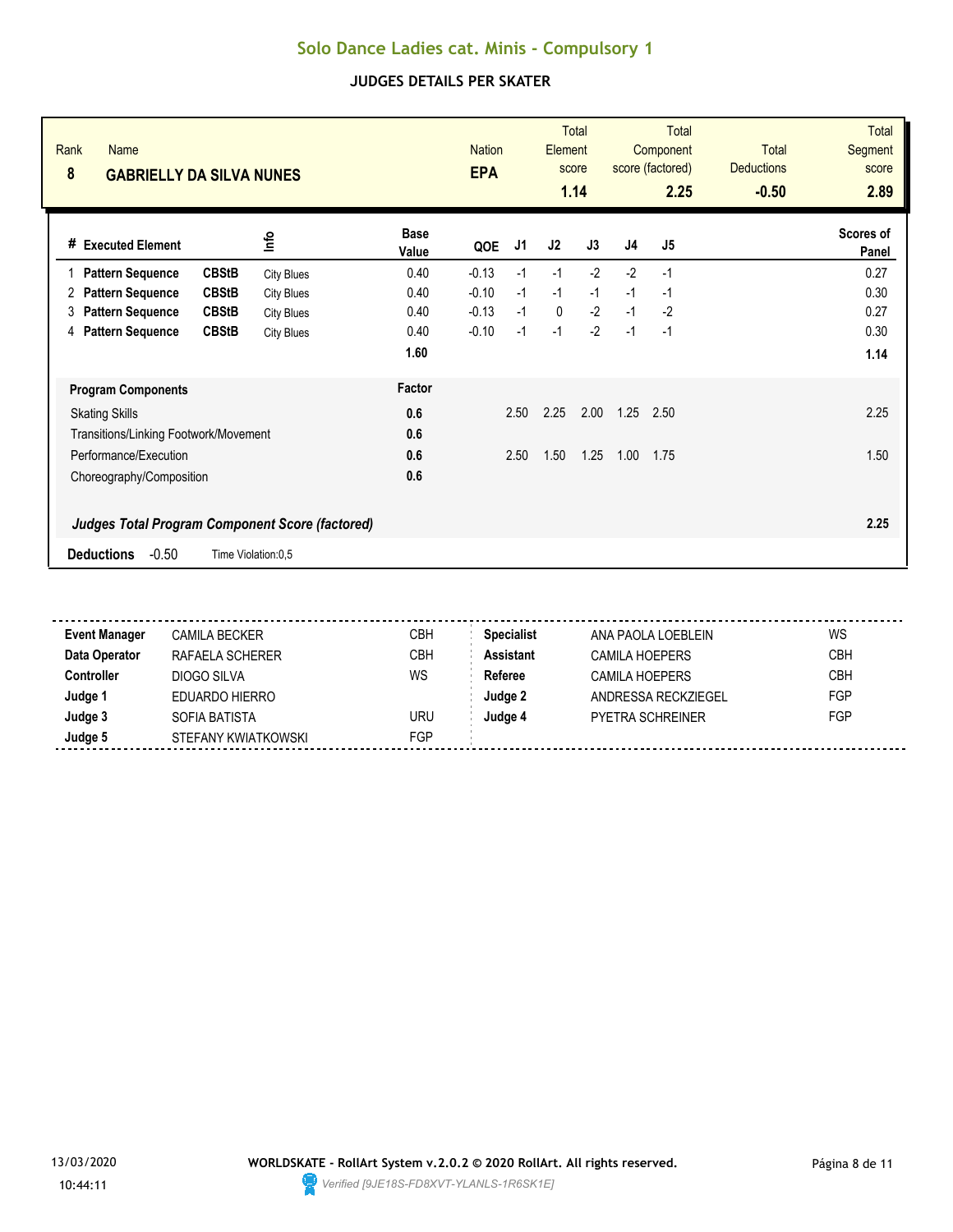| Rank<br>Name<br>9                                      |              | <b>MANOELA DE MOURA KOSTOPOULOS</b> |                      | <b>Nation</b><br><b>CWP</b> |      | Element | <b>Total</b><br>score<br>0.50 |                | Total<br>Component<br>score (factored)<br>1.70 | <b>Total</b><br><b>Deductions</b><br>0.00 | <b>Total</b><br>Segment<br>score<br>2.20 |
|--------------------------------------------------------|--------------|-------------------------------------|----------------------|-----------------------------|------|---------|-------------------------------|----------------|------------------------------------------------|-------------------------------------------|------------------------------------------|
| <b>Executed Element</b><br>#                           |              | lnfo                                | <b>Base</b><br>Value | QOE                         | J1   | J2      | J3                            | J <sub>4</sub> | J <sub>5</sub>                                 |                                           | Scores of<br>Panel                       |
| <b>Pattern Sequence</b>                                | <b>CBStB</b> | <b>City Blues</b>                   | 0.40                 | $-0.13$                     | $-1$ | $-1$    | $-2$                          | $-1$           | $-2$                                           |                                           | 0.27                                     |
| <b>Pattern Sequence</b><br>2                           | <b>NLPD</b>  | No Level Pattern Dance              | 0.00                 | 0.00                        | $-1$ | $-1$    | $-2$                          | $-1$           | $-2$                                           |                                           | 0.00                                     |
| <b>Pattern Sequence</b><br>3                           | <b>CBStB</b> | <b>City Blues</b>                   | 0.40                 | $-0.17$                     | $-1$ | $-1$    | $-2$                          | $-2$           | $-2$                                           |                                           | 0.23                                     |
| <b>Pattern Sequence</b><br>4                           | <b>NLPD</b>  | No Level Pattern Dance              | 0.00                 | 0.00                        | $-2$ | $-1$    | $-2$                          | $-2$           | $-2$                                           |                                           | 0.00                                     |
|                                                        |              |                                     | 0.80                 |                             |      |         |                               |                |                                                |                                           | 0.50                                     |
| <b>Program Components</b>                              |              |                                     | Factor               |                             |      |         |                               |                |                                                |                                           |                                          |
| <b>Skating Skills</b>                                  |              |                                     | 0.6                  |                             | 2.00 | 1.50    | 1.50                          | 1.25           | 1.50                                           |                                           | 1.50                                     |
| Transitions/Linking Footwork/Movement                  |              |                                     | 0.6                  |                             |      |         |                               |                |                                                |                                           |                                          |
| Performance/Execution                                  |              |                                     | 0.6                  |                             | 1.75 | 1.50    | 1.25                          | 1.00           | 1.25                                           |                                           | 1.33                                     |
| Choreography/Composition                               |              |                                     | 0.6                  |                             |      |         |                               |                |                                                |                                           |                                          |
| <b>Judges Total Program Component Score (factored)</b> |              |                                     |                      |                             |      |         |                               |                |                                                |                                           | 1.70                                     |
| 0.00<br><b>Deductions</b>                              |              |                                     |                      |                             |      |         |                               |                |                                                |                                           |                                          |

| <b>Event Manager</b> | CAMILA BECKER       | <b>CBH</b> | <b>Specialist</b> | ANA PAOLA LOEBLEIN      | WS         |
|----------------------|---------------------|------------|-------------------|-------------------------|------------|
| Data Operator        | RAFAELA SCHERER     | <b>CBH</b> | <b>Assistant</b>  | <b>CAMILA HOEPERS</b>   | <b>CBH</b> |
| Controller           | DIOGO SILVA         | WS         | Referee           | <b>CAMILA HOEPERS</b>   | <b>CBH</b> |
| Judge 1              | EDUARDO HIERRO      |            | Judge 2           | ANDRESSA RECKZIEGEL     | FGP        |
| Judge 3              | SOFIA BATISTA       | URU        | Judge 4           | <b>PYFTRA SCHREINER</b> | FGP        |
| Judge 5              | STEFANY KWIATKOWSKI | FGP        |                   |                         |            |

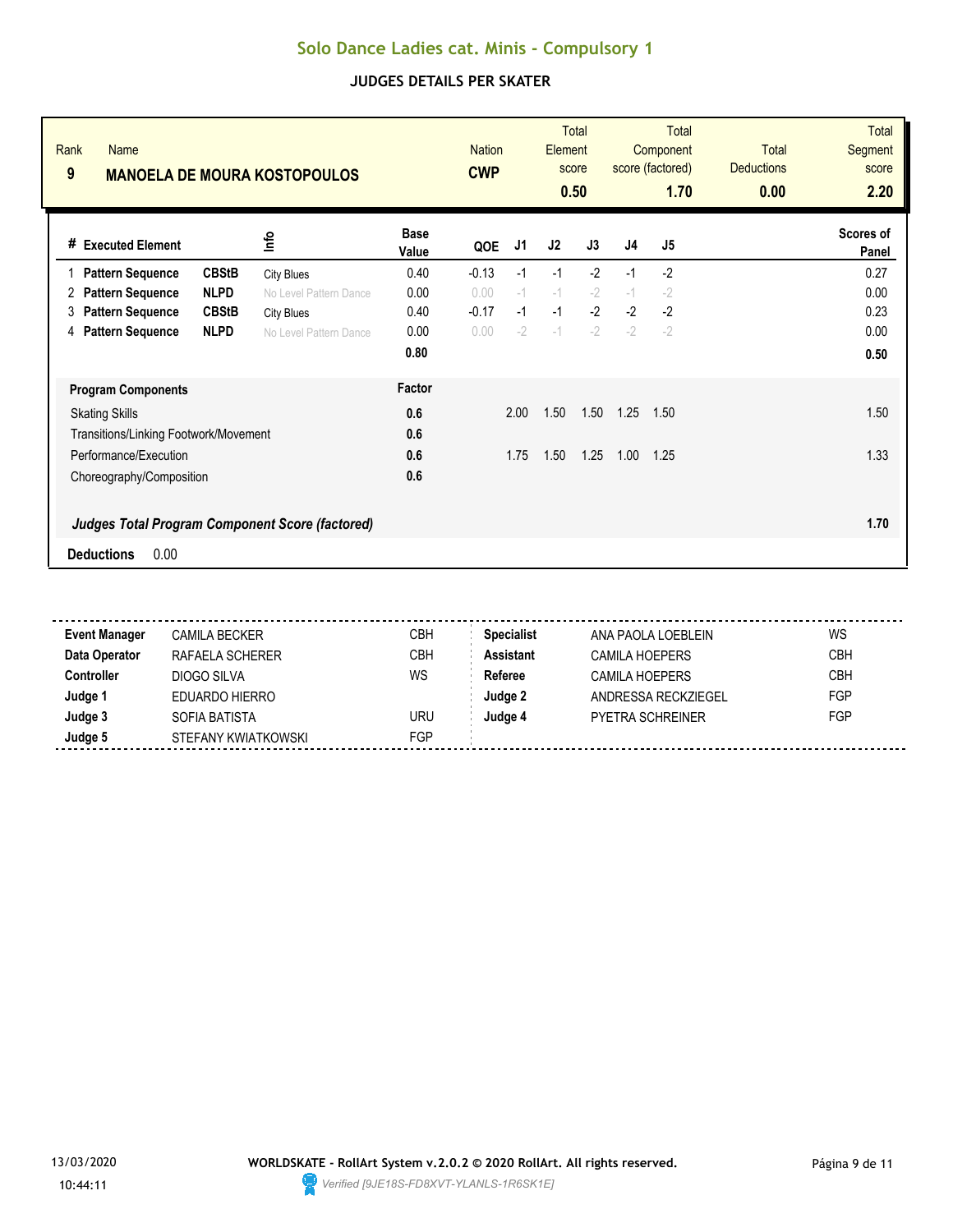| Rank<br><b>Name</b><br>10<br><b>JOANA CARVALHO NUNES</b> |                        |                      | <b>Nation</b><br><b>CWP</b> |      | Element | <b>Total</b><br>score<br>0.20 |                | Total<br>Component<br>score (factored)<br>1.85 | <b>Total</b><br><b>Deductions</b><br>0.00 | <b>Total</b><br>Segment<br>score<br>2.05 |
|----------------------------------------------------------|------------------------|----------------------|-----------------------------|------|---------|-------------------------------|----------------|------------------------------------------------|-------------------------------------------|------------------------------------------|
| # Executed Element                                       | <b>Shul</b>            | <b>Base</b><br>Value | QOE                         | J1   | J2      | J3                            | J <sub>4</sub> | J <sub>5</sub>                                 |                                           | Scores of<br>Panel                       |
| <b>NLPD</b><br><b>Pattern Sequence</b>                   | No Level Pattern Dance | 0.00                 | 0.00                        | $-2$ | $-1$    | $-2$                          | $-2$           | $-2$                                           |                                           | 0.00                                     |
| <b>NLPD</b><br><b>Pattern Sequence</b><br>2              | No Level Pattern Dance | 0.00                 | 0.00                        | $-2$ | $-1$    | $-2$                          | $-2$           | $-1$                                           |                                           | 0.00                                     |
| <b>CBStB</b><br><b>Pattern Sequence</b><br>3             | <b>City Blues</b>      | 0.40                 | $-0.20$                     | $-2$ | $-1$    | $-2$                          | $-2$           | $-2$                                           |                                           | 0.20                                     |
| <b>NLPD</b><br><b>Pattern Sequence</b><br>4              | No Level Pattern Dance | 0.00                 | 0.00                        | $-2$ | $-1$    | $-2$                          | $-2$           | $-2$                                           |                                           | 0.00                                     |
|                                                          |                        | 0.40                 |                             |      |         |                               |                |                                                |                                           | 0.20                                     |
| <b>Program Components</b>                                |                        | Factor               |                             |      |         |                               |                |                                                |                                           |                                          |
| <b>Skating Skills</b>                                    |                        | 0.6                  |                             | 1.50 | 2.00    | 1.50                          | 1.25           | 1.75                                           |                                           | 1.58                                     |
| Transitions/Linking Footwork/Movement                    |                        | 0.6                  |                             |      |         |                               |                |                                                |                                           |                                          |
| Performance/Execution                                    |                        | 0.6                  |                             | 1.50 | 1.50    | 1.50                          | 1.00           | 1.75                                           |                                           | 1.50                                     |
| Choreography/Composition                                 |                        | 0.6                  |                             |      |         |                               |                |                                                |                                           |                                          |
| <b>Judges Total Program Component Score (factored)</b>   |                        |                      |                             |      |         |                               |                |                                                |                                           | 1.85                                     |
| 0.00<br><b>Deductions</b>                                |                        |                      |                             |      |         |                               |                |                                                |                                           |                                          |

| <b>Event Manager</b> | CAMILA BECKER       | <b>CBH</b> | <b>Specialist</b> | ANA PAOLA LOEBLEIN      | WS         |
|----------------------|---------------------|------------|-------------------|-------------------------|------------|
| Data Operator        | RAFAELA SCHERER     | <b>CBH</b> | <b>Assistant</b>  | <b>CAMILA HOEPERS</b>   | <b>CBH</b> |
| Controller           | DIOGO SILVA         | WS         | Referee           | <b>CAMILA HOEPERS</b>   | <b>CBH</b> |
| Judge 1              | EDUARDO HIERRO      |            | Judge 2           | ANDRESSA RECKZIEGEL     | FGP        |
| Judge 3              | SOFIA BATISTA       | URU        | Judge 4           | <b>PYFTRA SCHREINER</b> | FGP        |
| Judge 5              | STEFANY KWIATKOWSKI | FGP        |                   |                         |            |